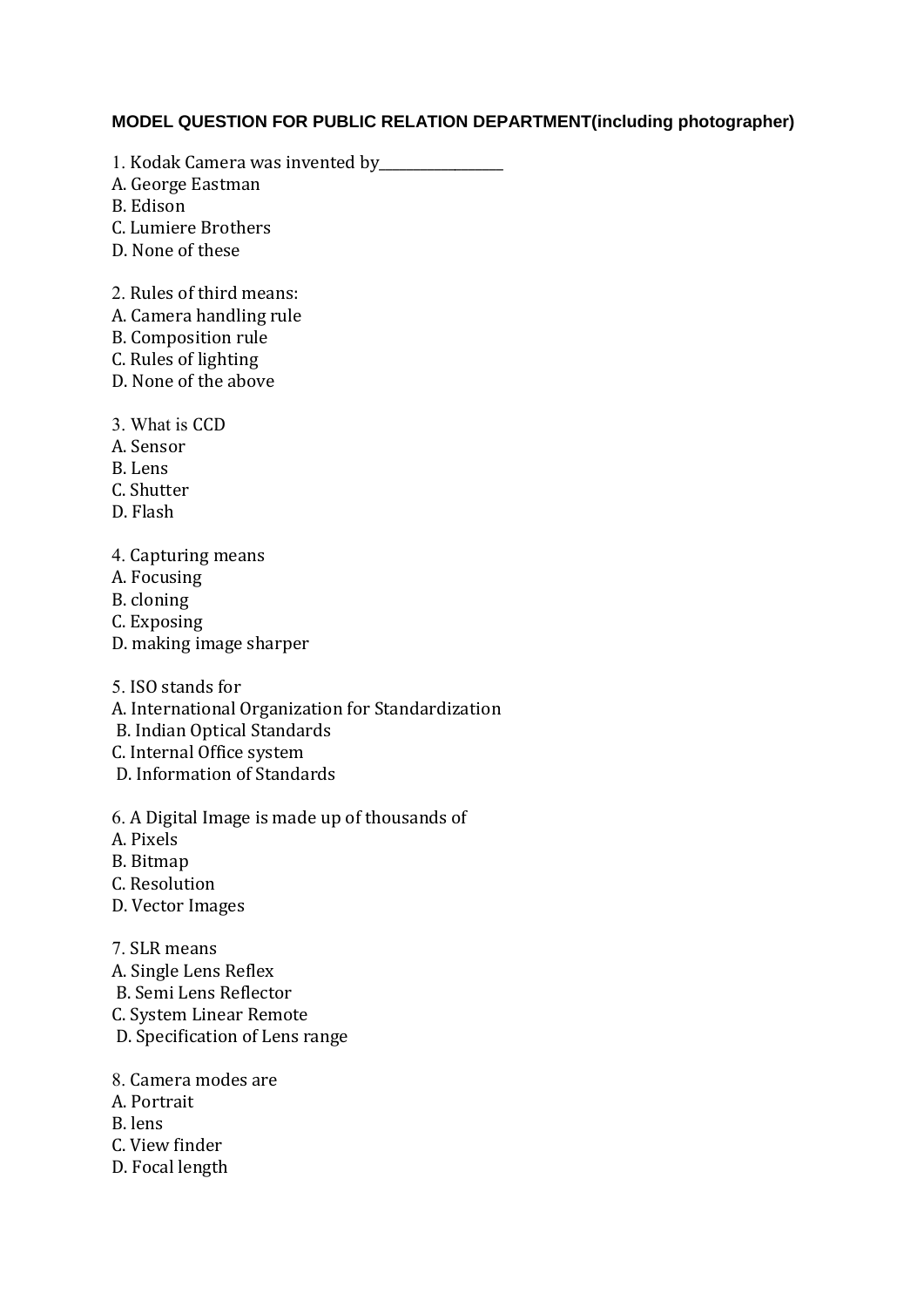9. Aperture: A. Controls the size of the hole B. Controls speed of shoot C. Controls CCD D. none of the above

10. ISO Number A. Sensitivity of the film to light B. Serial no of film C. Frame no. of film D. None of the above

11. Back lighting A. Light from the foreground B. Light behind camera C. Light behind the object D. None of these

12. Candid pictures A. Posed picture B. Unposed picture C.Group photo D. None of the above

13. Cartridge is A. Camera container B. Film container C.Flash container D. None of the above

14. Colour noise is A. Accuracy of signals B. Disturbance C.Vibration D. None of the above

15. Composition is A. Arrangements of camera parts B. Pleasing arrangements of elements C. Focusing D. None of the above

16. \_\_\_\_\_\_\_\_\_\_\_\_\_\_\_\_\_\_\_ has been defined as taking of photographs to provide a record of socialand political situations with the aim of conveying information.

A. Documentary photography B. Wild life photography C.Travel photography D. Sports photography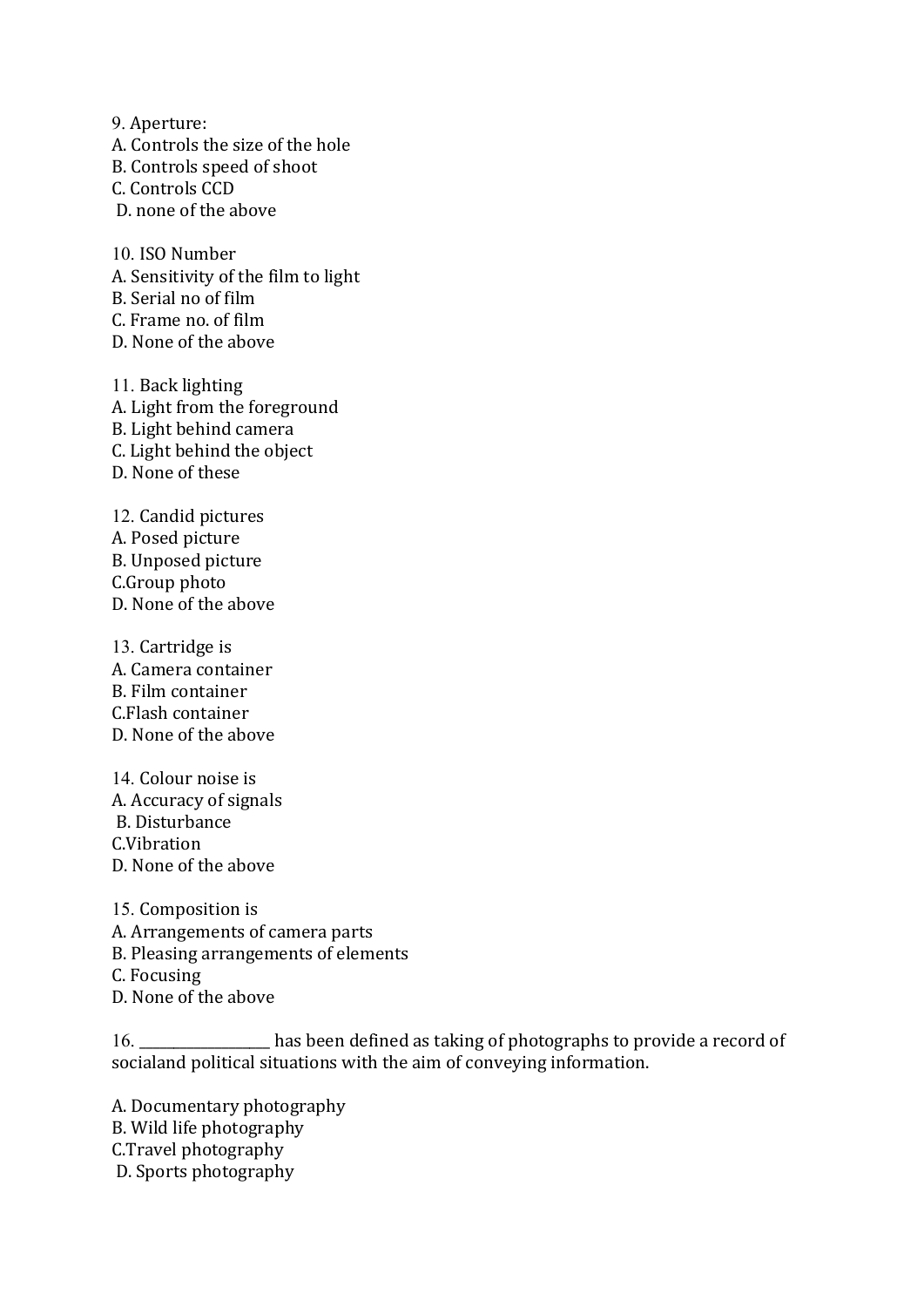17. Long distance photography is facilitated by\_\_\_\_\_\_\_\_\_\_\_\_\_\_\_\_\_\_\_\_\_\_\_\_\_\_\_\_\_\_\_\_\_ A. Visible light B. X-rays C. Infra-Red rays D. Ultra violet rays

18. Visible light occurs between A. 3000 and 8000 Angstrom B. 3000 and 7000 Angstrom C. 4000 and 7000 Angstrom D. None of these

19. The Camera Obscura was first recorded in A. 400BC B. 1600 AD C. 1800 AD D. 800 AD

20. A Camera Lucida is A. an artists aid B. an early box camera C. a type of rangefinder camera D. None of these